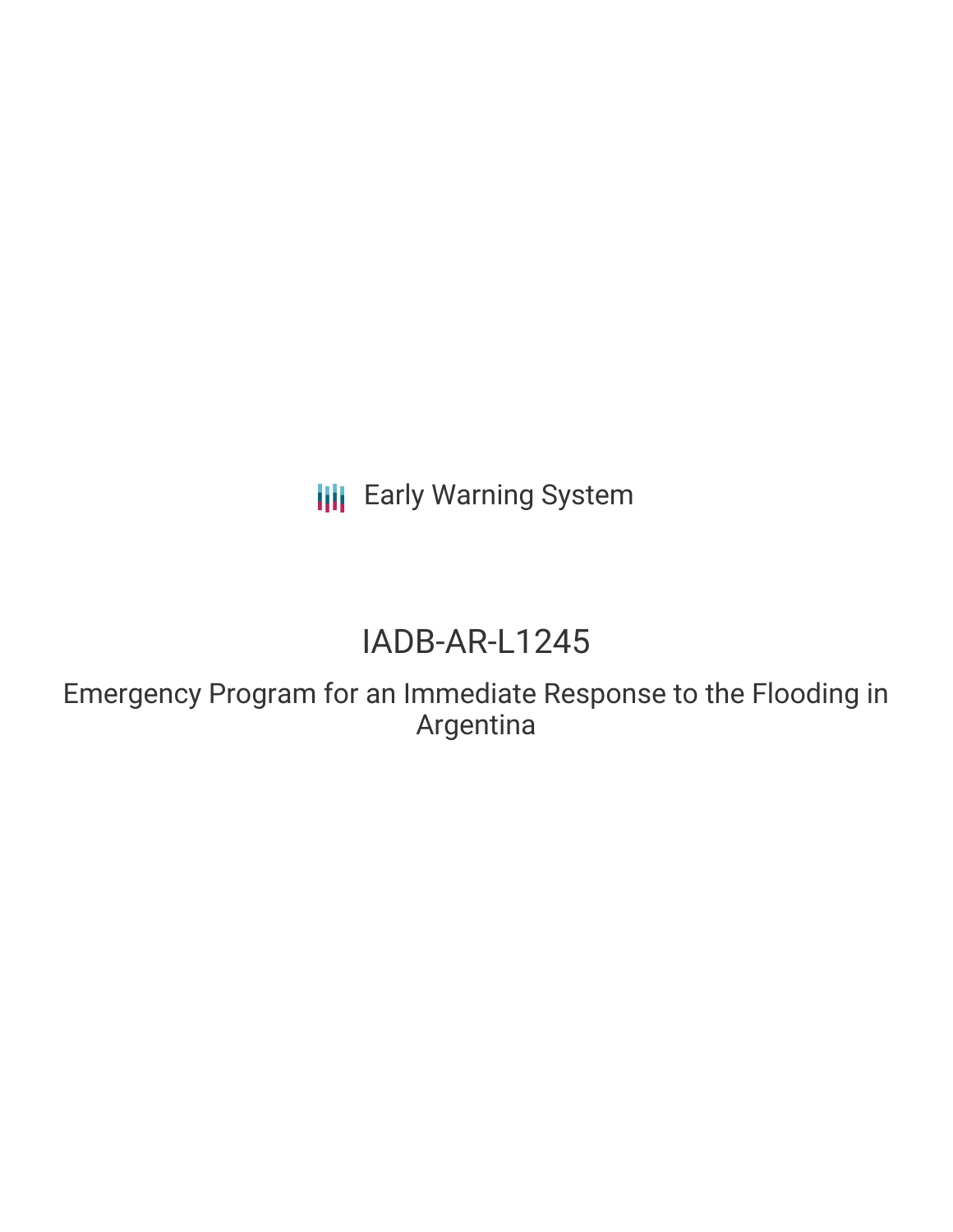

#### **Quick Facts**

| <b>Countries</b>               | Argentina                                             |
|--------------------------------|-------------------------------------------------------|
| <b>Financial Institutions</b>  | Inter-American Development Bank (IADB)                |
| <b>Status</b>                  | Approved                                              |
| <b>Bank Risk Rating</b>        | C                                                     |
| <b>Voting Date</b>             | 2016-06-02                                            |
| <b>Borrower</b>                | Government of Argentina                               |
| <b>Sectors</b>                 | Education and Health, Transport, Water and Sanitation |
| <b>Investment Type(s)</b>      | Loan                                                  |
| <b>Investment Amount (USD)</b> | \$20.00 million                                       |
| <b>Project Cost (USD)</b>      | \$20,00 million                                       |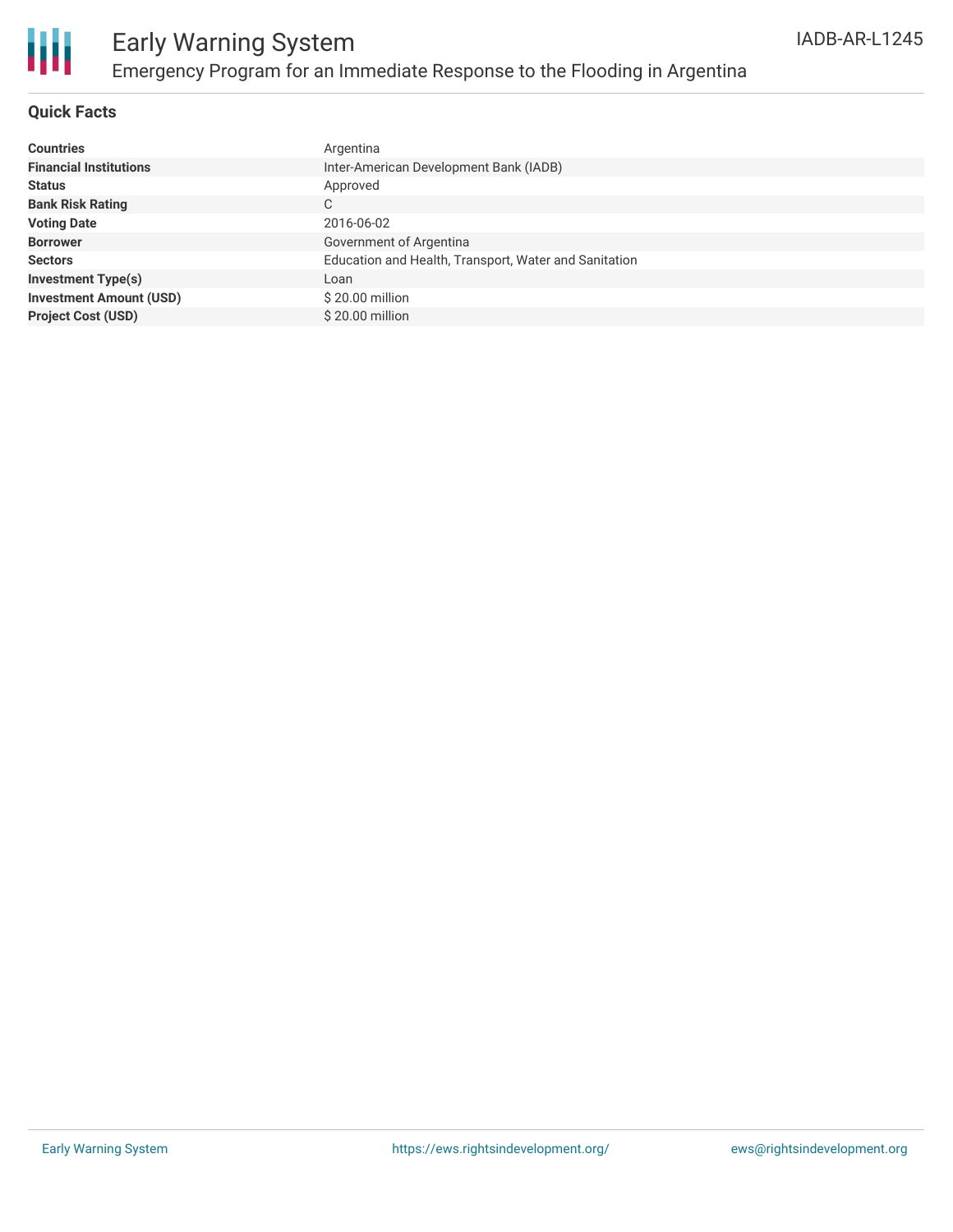

#### **Project Description**

The program's objective is to collaborate with the government's efforts to restore infrastructure and basic services affected by the heavy rains that caused varying degrees of flooding in seven provinces along Argentina's coast. In particular, the program aims to support the affected population's transition to recovery of its regular social and economic activities by rehabilitating road infrastructure such as roads and highways; water infrastructure related to flood defense systems; public structures, such as damaged schools and public buildings appropriate as evacuation centers. It also intends to help reestablish basic utilities such as water and electricity service in affected areas; and lastly, to contribute to the cleanup efforts in areas capable of enhancing vector effects.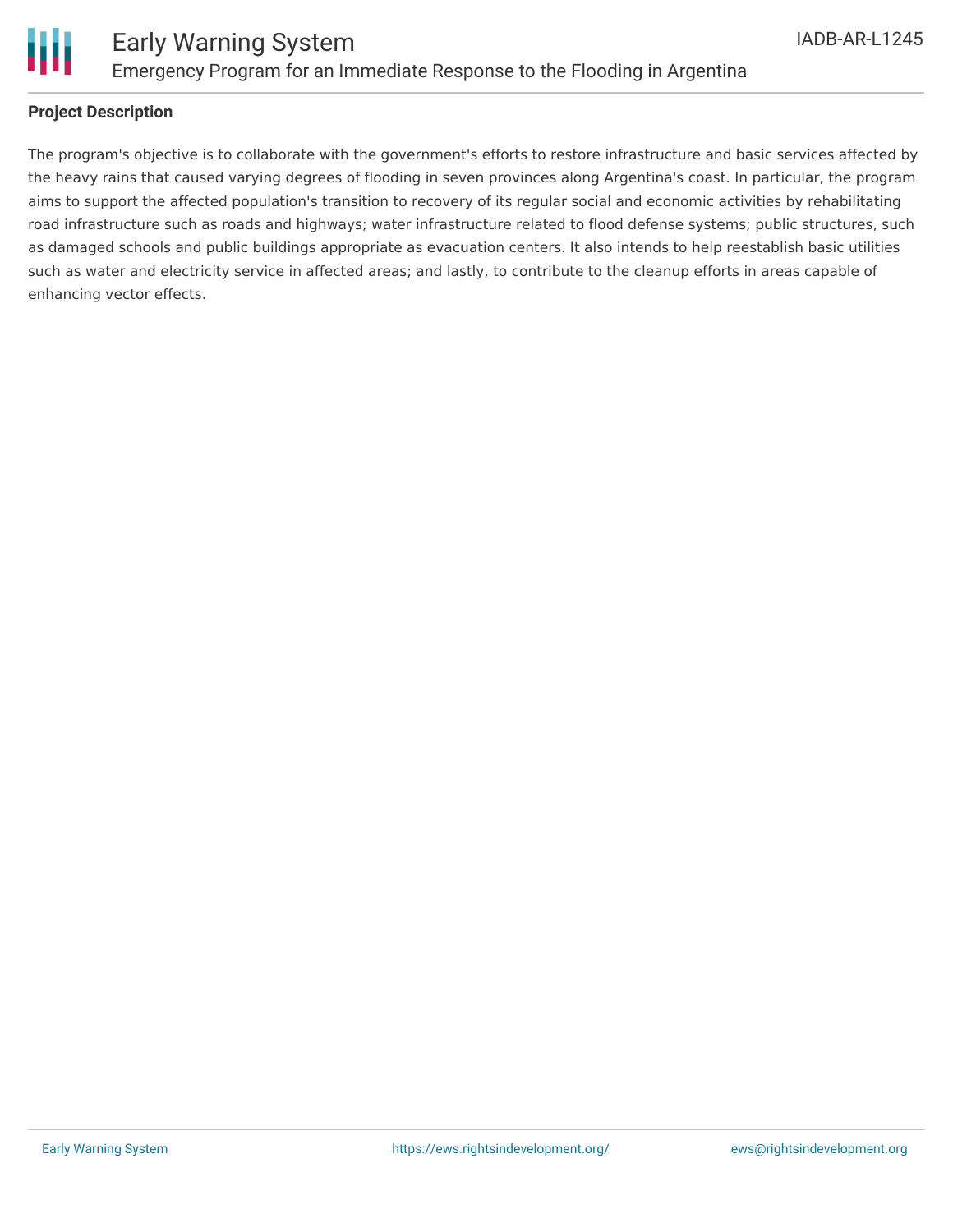

## Early Warning System Emergency Program for an Immediate Response to the Flooding in Argentina

#### **Investment Description**

• Inter-American Development Bank (IADB)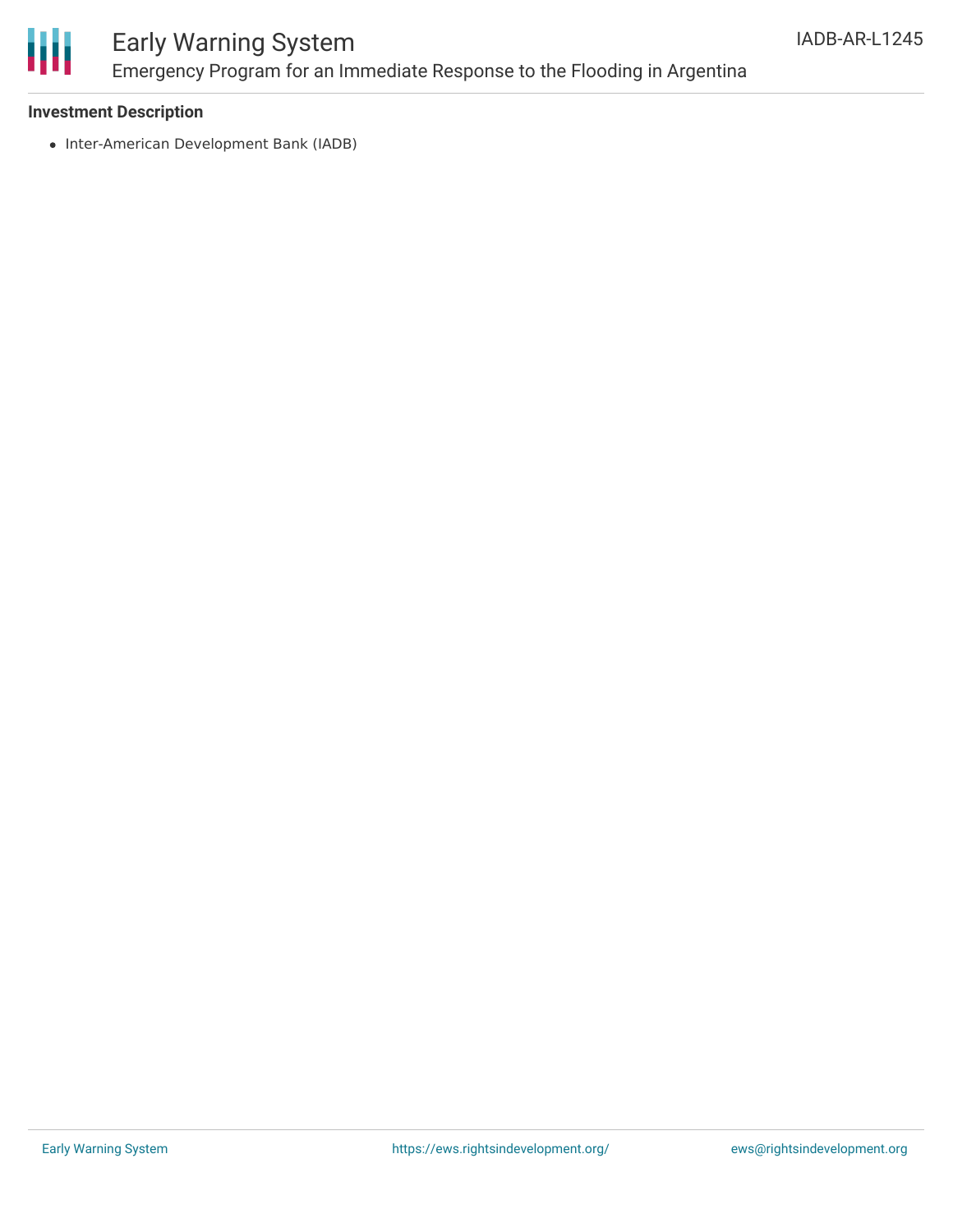

#### **Contact Information**

ACCOUNTABILITY MECHANISM OF IDB/ IIC

The Independent Consultation and Investigation Mechanism (MICI) is the independent complaint mechanism and fact-finding body for people who have been or are likely to be adversely affected by an Inter-American Development Bank (IDB) or Inter-American Investment Corporation (IIC)-funded project. If you submit a complaint to MICI, they may assist you in addressing the problems you raised through a dispute-resolution process with those implementing the project and/or through an investigation to assess whether the IDB or IIC is following its own policies for preventing or mitigating harm to people or the environment. You can submit a complaint by sending an email to MICI@iadb.org. You can learn more about the MICI and how to file a complaint at http://www.iadb.org/en/mici/mici,1752.html (in English) or http://www.iadb.org/es/mici/mici,1752.html (Spanish).